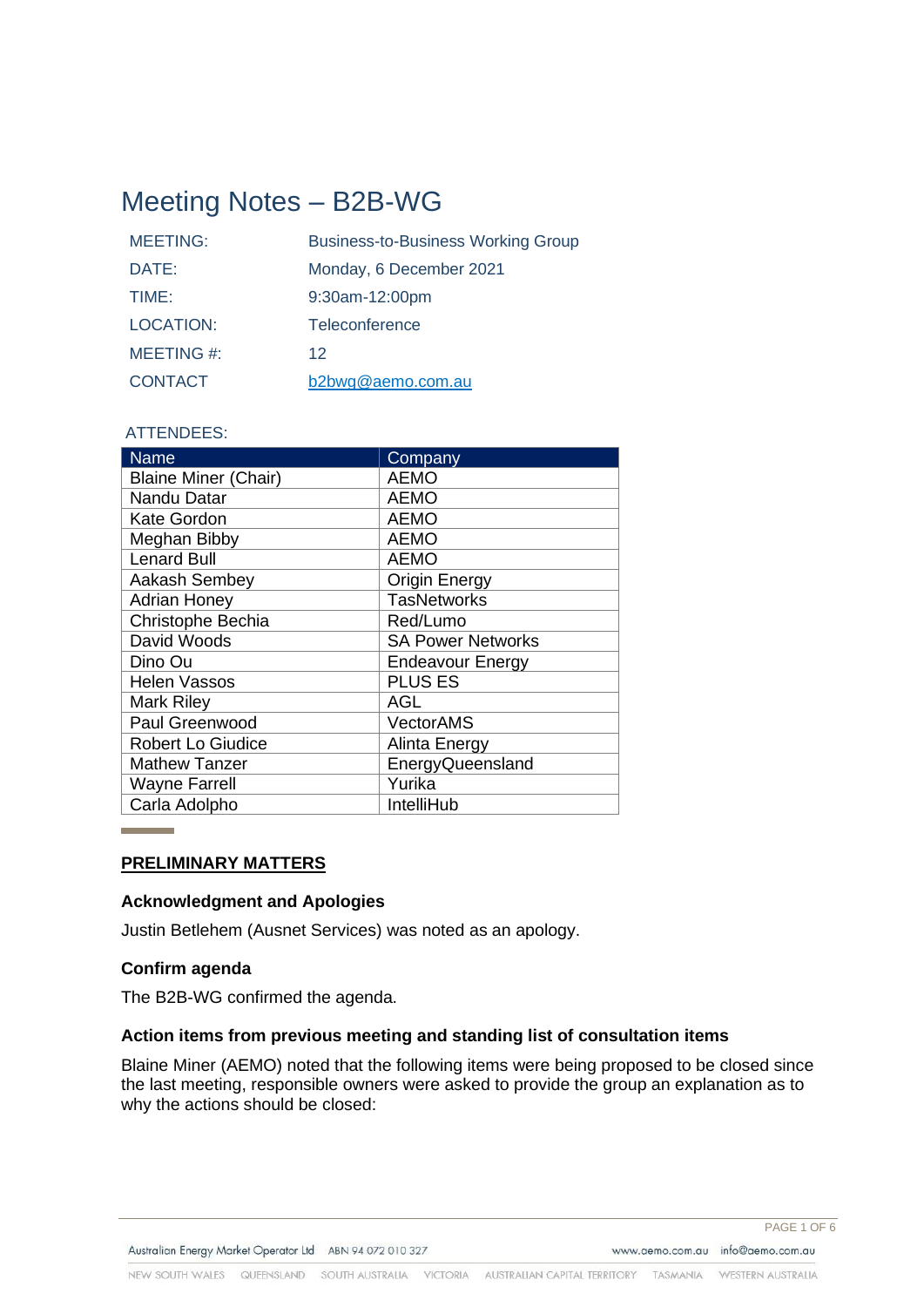| <b>Action</b><br><b>Meeting</b><br><b>Date</b> | <b>Description</b>                                                                                                                         | Responsible                   | <b>Outcome</b>                                                                                    |
|------------------------------------------------|--------------------------------------------------------------------------------------------------------------------------------------------|-------------------------------|---------------------------------------------------------------------------------------------------|
| 2106-04                                        | Meghan Bibby to ask<br>Lenard Bull about<br>'NOMW' transaction, if a<br>new field is added to the<br>NOMW does it trigger a<br>new schema. | Meghan Bibby<br>(AEMO)        | Meghan confirmed that a new field would<br>require a schema change.                               |
| 2009-06                                        | AEMO to organise an<br>analyst resource to look<br>at description changes<br>and if they have any<br>technical impact                      | AEMO                          | AEMO confirmed that Kate Gordon and Nandu<br>Datar (AEMO) have been assigned to this<br>activity. |
| 2009-07                                        | Add Australian<br>Standards to the<br>December meeting<br>agenda                                                                           | AEMO                          | AEMO added the item to the December agenda.                                                       |
| 1110-07                                        | Provide analysis of<br>Coincident SO feedback<br>for review to B2B WG                                                                      | <b>AEMO</b>                   | AEMO provided the analysis on 16 Nov.                                                             |
| 1011-01                                        | Check with AEMO IT if<br>the proposed changes to<br>MFIN require schema<br>changes                                                         | <b>AEMO</b>                   | AEMO confirmed that the proposed change<br>would require a schema change.                         |
| 1011-02                                        | Amend the shared fuse<br>ICF as per the outcome<br>of the meeting by 17<br>Nov for B2B WG to<br>review                                     | Paul<br>Greenwood<br>(Vector) | Paul confirmed that the ICF had been updated.                                                     |
| 1110-05                                        | Check with AEMO IT if<br>MFIN reasons are<br>outside or inside schema                                                                      | AEMO                          | AEMO confirmed that ReasonForNotice is an<br>enumerated list inside the schema.                   |
| 1110-06                                        | Send the Coincident SO<br>IEC paper to B2B WG for<br>review                                                                                | Meghan Bibby<br>(AEMO)        | Meghan confirmed that the paper had been<br>provided to the WG for their review.                  |
| 1110-07                                        | Organise meeting to<br>discuss the Coincident<br>SO IEC paper                                                                              | Meghan Bibby<br>(AEMO)        | Meeting was organised for 19 Nov 2021                                                             |

Actions:

- Change the layout of closed action items to include the outcome.
	- o Closed, the outcome will be included in future packs
- Further clarification to action 1011-04, is the CSVNotificationDetail (NTN) built into the schema or is it an external element
	- o Closed, CSVNotificationDetail (NTN) is not built into the schema, it is a payload that is wrapped in xml headers. Just like the MDN is.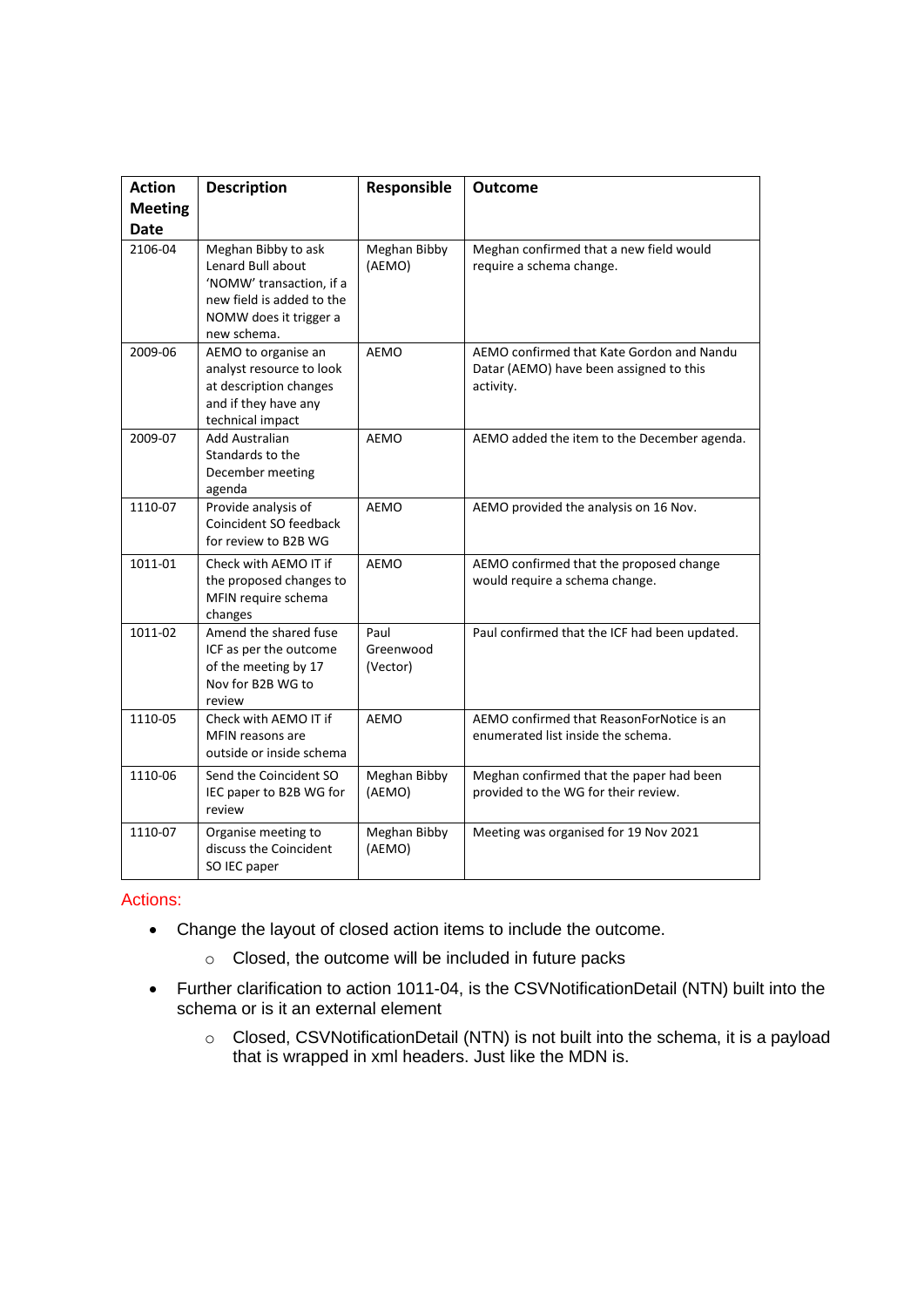# **ITEMS FOR DISCUSSION OR NOTING**

### **Shared Fuse ICFs – Review of Feedback - Paul Greenwood (Vector) / Nandu Datar (AEMO)**

Discussion:

- Nandu Datar (AEMO) summarised the feedback received for the amended ICF. Paul Greenwood (Vector) agreed with the summary.
- Helen Vassos (PLUS ES) noted that there was a risk that the standing data in MSATS may not be correct due to time lags between the information being provided to the LNSP and the LNSP updating the standing data.
- David Woods (SAPN) questioned if there would be some value in MPs creating logic so that Shared fuse information is not sent to the LNSP unless the data needs to be updated in MSATS.
- Paul Greenwood (Vector) suggested that since MPs would not be visiting the site often after the meter is initially hung that potential the volume issue would not be a concern.
- Robert Lo Giudice (Alinta) noted that the MP would, as per the obligations, notify when the shared fuse is identified. David Woods (SAPN) agreed with Rob Lo Giudice (Alinta) and noted that the business practice may sort this out.
- There was a discussion regarding the initial population of the field and how this may impact transaction volumes. Blaine Miner (AEMO) noted that the MSDR FG would be discussing preferred approaches in the last week of Jan 2022 and that some LNSPs have mentioned to AEMO that they intend to populate the field with accurate data.
- From a B2B point of view, Blaine Miner (AEMO) asked the group what the implications were if the MP was to only send updates to the LNSP where the standing data needed to change i.e. by exception only.
	- o Paul Greenwood (Vector) mentioned that that would result in the MP having to check MSATS to see what the current value is to determine if the value needed to be updated
	- $\circ$  The question was raised as to what obligations the LNSP had to ensure the information it was provided was correct, as they have the obligations in the Procedures
	- o David Woods (SAPN) suggested that the information received from the FRMP, MC and MP was going to be deemed as accurate
	- $\circ$  David Woods (SAPN) also suggested that LNSPs would likely need to build the value change logic into their systems
- Helen Vassos (PLUS ES) noted that in PLUS ES' experience, LNSPs do not currently capture the shared fuse information. The value of 'U' was introduced as a starting point until someone visited the site to confirm the existence of shared fuse.
- Blaine Miner (AEMO) queried if the group was comfortable that B2M obligations should be progressed through MSDR focus group and that the B2B WG should only consider scenarios where a one way notification (OWN) is sent to the LNSP?
	- o David Woods (SAPN) agreed with this approach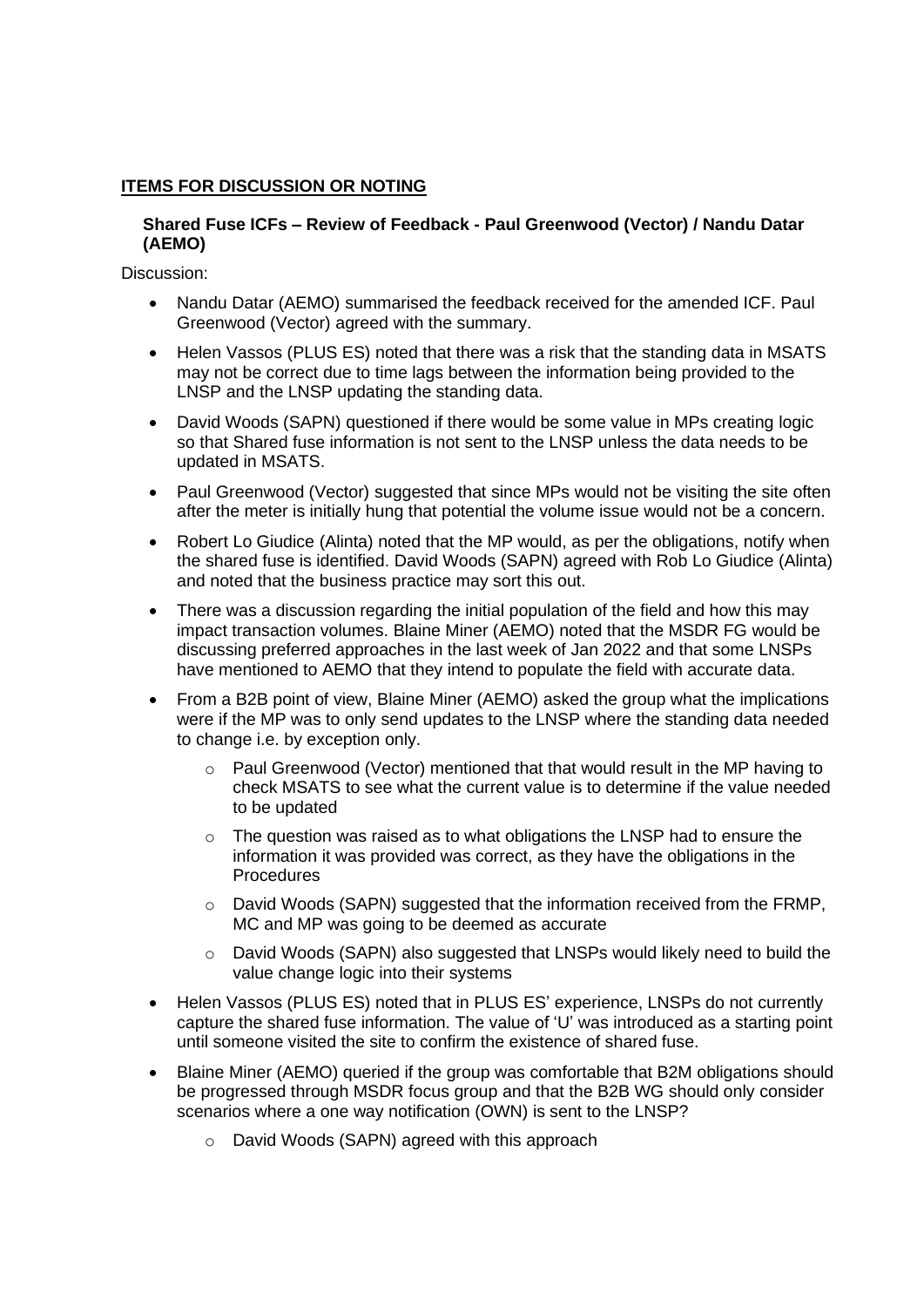- $\circ$  Paul Greenwood (Vector) noted that the B2B WG would need to consider if a change to the B2B procedures would be required, as a result of the agreed B2B process
- Blaine Miner (AEMO) confirmed that the DB has the obligation to maintain the field in MSATS and that this obligation needed to be supported by B2B processes
- Paul Greenwood (Vector) noted that when the MP has installed the meter on the wall and were able to isolate it, the value would change from 'N' potentially to 'I' and could not see a scenario where they will need to change the status after that.
	- $\circ$  Blaine Miner (AEMO) noted that if the field was populated in error then an update would be required.
	- o Helen Vassos (PLUS ES) also noted that a change may be required as a result of a site visit or if a customer contacts the retailer which would inform the LNSP, or go via an MC.
- Mark Riley (AGL) suggested that the priority is to get the transaction 'up and running' and suggested that any changes in clauses could be done at a later stage, if there were any subsequent issues. The procedural change could be done quite quickly, if needed.
	- $\circ$  David Woods (SAPN) only concern was not knowing what validations he needed to build up front
- Paul queried if the C7 report change would be included in the May 2022 release?
	- o Meghan Bibby (AEMO) confirmed that the change to the C7 report is currently included in the May 2022 release
- Blaine Miner (AEMO) queried if a consultation would be the most appropriate method for exploring the preferred B2B communication methods/processes between MCs, MPs and FRMPs to the LNSPs?
	- o Mark Riley (AGL) agreed
	- $\circ$  Dino Ou (Endeavour Energy) queried the timing of the B2B consultation
	- o Blaine Miner (AEMO) queried if this consultation could progress before the scheduled MSDR focus group.
		- Paul Greenwood (Vector) noted that since it is proposed to develop a new transaction, how the population of the field happens is not relevant.
		- Meghan Bibby (AEMO) confirmed that if the IEC approves the ICF, the ICF would come back to the B2B WG for them to develop the 'change pack', once that has occurred the consultation can commence
		- Paul Greenwood (Vector) mentioned that the proposed changes to the B2B procedures have been completed, suggesting that the creation of the change pack should be able to be done quite quickly
- David Woods (SAPN) noted that if the volume of transactions is very small, then instead of building a new transaction, the use of workaround of sending information in an email may be justified.
	- Paul Greenwood (Vector) noted that this has already been discussed in the ERCF and a decision has been made, to create a new transaction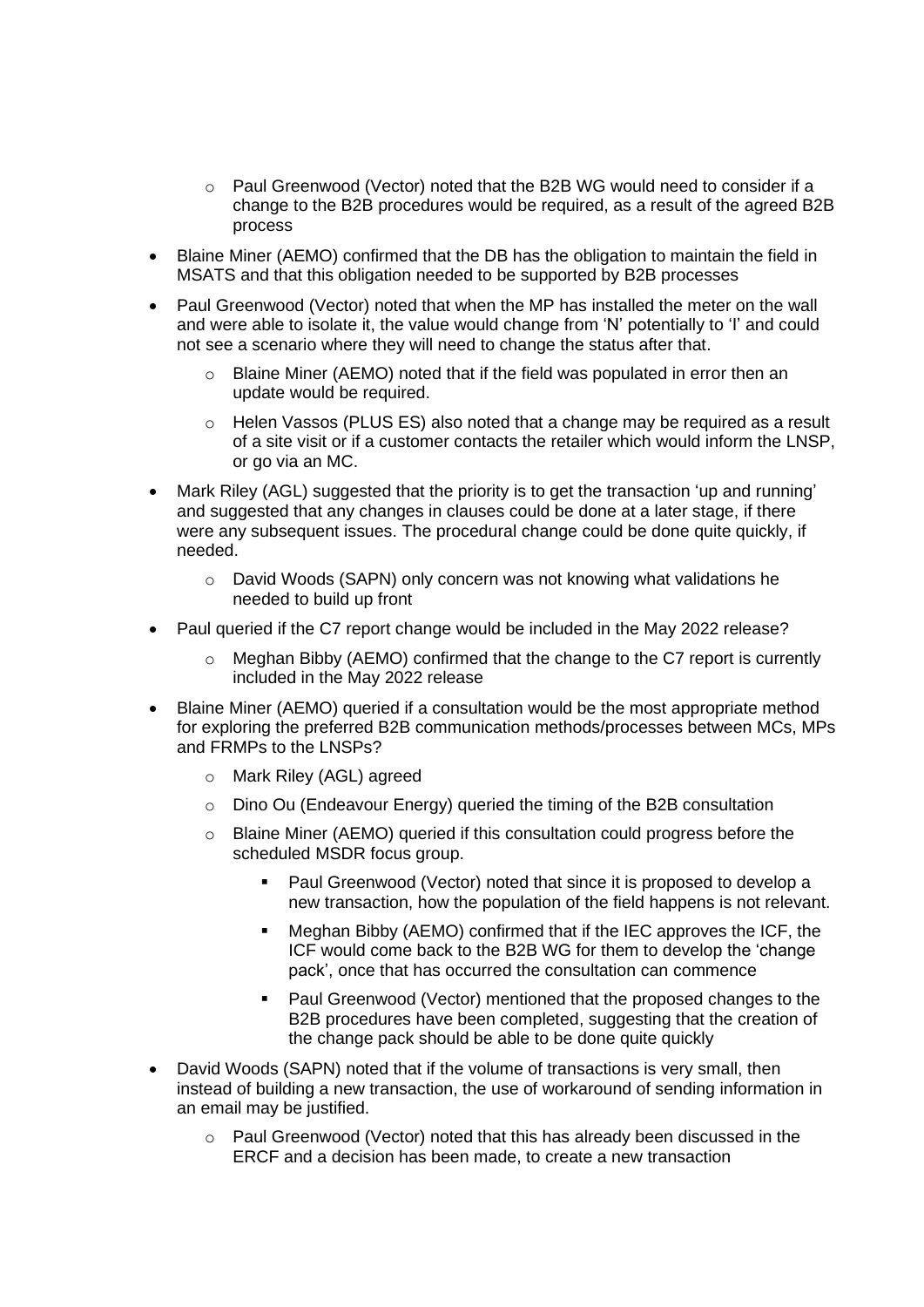- $\circ$  Helen Vassos (PLUS ES) queried if there had be justification for the building the new transaction in the ICF
- $\circ$  Paul Greenwood (Vector) noted that the justification had been provided in the ICF
- $\circ$  Helen Vassos (PLUS ES) noted that the proposal to create a new transaction is potentially setting a poor precedent i.e. new transactions being required whenever you want to provide information to the DB
- $\circ$  Blaine Miner (AGL) queried the criterion used by the B2B WG to arrive at a decision
	- Mark Riley (AGL) noted that the criterion depends on the type of problem being considered
- Helen Vassos (PLUS ES) mentioned that consideration should be made as to how the LNSP can be most efficiently informed of a change to the Shared fuse data e.g. the MP being able to provide information to the LNSP directly, instead of having to go through the MC
	- $\circ$  There was discussion around perceived responsibilities of various roles in the draft wording of the B2B Procedures
		- Paul Greenwood (Vector) suggested that we can remove the role references in the draft procedures and that focus should be on 'initiators' and 'receivers', to allow for efficiencies

# Actions:

• No actions were captured, awaiting the decision from the IEC to determine next steps

# **Fields tied to an Australian Standard – B2B WG, Mark Riley (AGL), David Woods (SAPN)**

Discussion:

- Mark Riley (AGL) noted that they are waiting on feedback from AEMO regarding non enumerated changes.
- Blaine Miner (AEMO) noted that the group will be notified following the analysis by AEMO.
- David Woods (SAPN) noted that there is an issue around the address attributes particularly to the DBs to make sure there is no impact.

# **B2B Guide Refresh – B2B WG**

Discussion:

• Nandu Datar (AEMO) spoke to the action items related to the B2B guide refresh. Mark noted some of the DBs have provided feedback and the guide has been updated.

Actions:

- Members to provide technical feedback by 4 Feb 2022.
- Updated B2B Guide will be on the agenda for February 2022 B2B WG meeting.